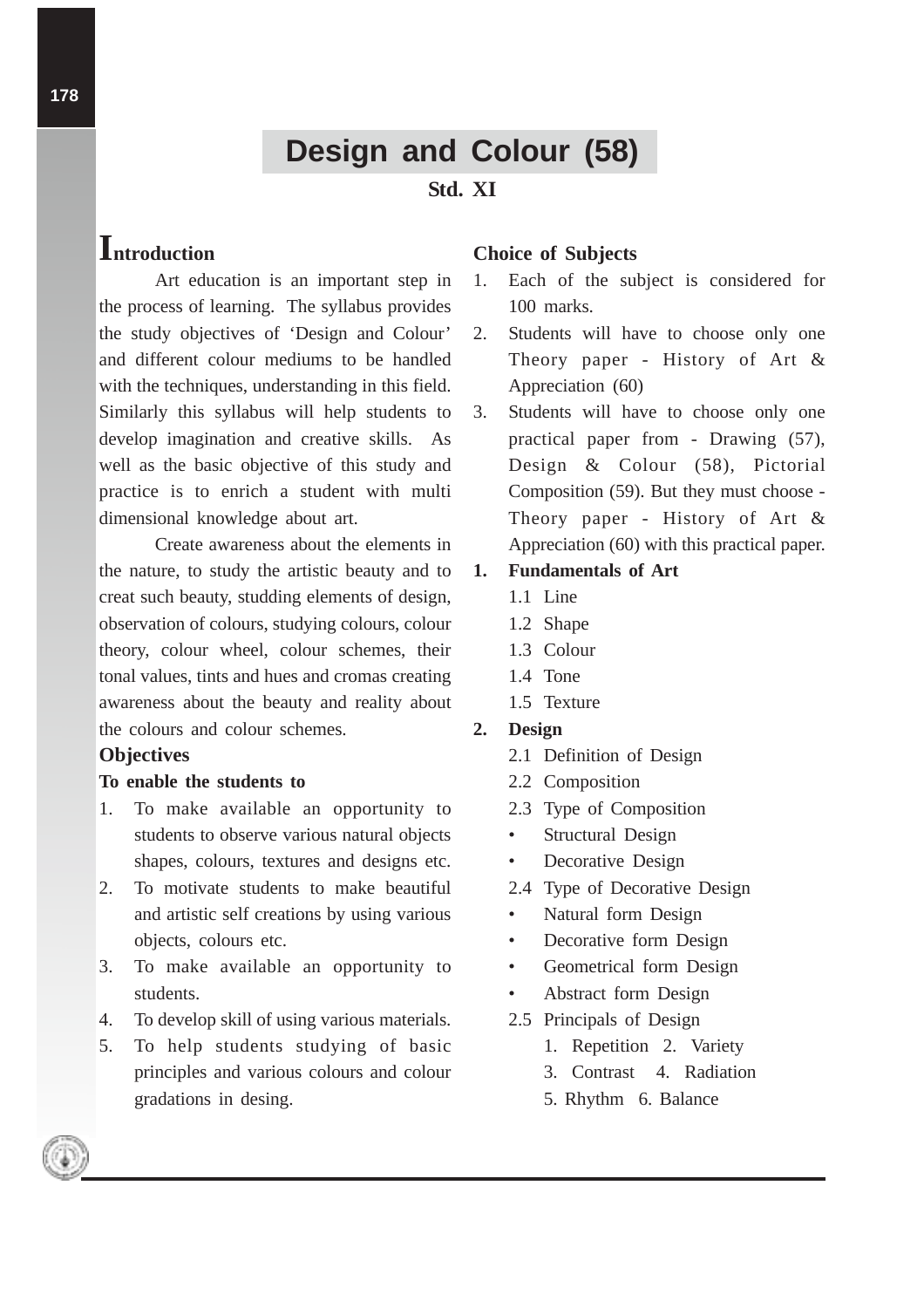7. Gradation 8. Dominance & Subordination 9. Proportion 10. Transition 11. Harmony

12. Unity

## **3. Colour & Colour Theory**

- 3.1 Definition of Colour
- 3.2 Colour Knowledge
- 3.3 Artist's Colour Theory
- 3.4 Characteristics of Colour
- 3.5 Hue
- 3.6 Value
- 3.7 Symbolic Meanings of Colours
- 3.8 Colour Mixtures

## **Practical work**

#### **No.of Practicals**

## **1. Fundamentals of art**

- 5- To study and practical assignments of the following –
- 1. Line
- 2. Shape
- 3. Colour
- 4. Tone
- 5. Texture
- **2. Design**
	- 1 Creating a design based on Structural Design
	- 1 Creating a design based on Decorative Design

(Providing detailed information about Decorative Design and creating designs using natural elements such as leaves, flowers, creepers, birds, butterfly, colouds, fishes, animals etc.)

- 2 Natural form designs
- 3 Decorative form designs
- 2 Geometrical form designs
- 2 Abstract form designs
- 2 Basic Principles of design

(To study the basic principles of design and practical assignments.)

### **3. Colour & Colour Theory**

Creating designs based on colour and colour theory.

- 2 1 Hue, and  $1 -$  Colour Value
- 8 Colour Mixtures
	- 1. Primary colours
	- 2. Secondary colours
	- 3. Tertiary colours
	- 4. Quarternary colours
	- 5. Advancing colours
	- 6. Relising colours
	- 7. Neutral colours
	- 8. High key & Low key
- 1. Use ¼ Imperial (28 cm. x 38 cm.) size drawing paper sheet for practical/ assignment work.
	- 1. While working on these assignments – Transparent and opaque colours, Oil pestles, Crayons and other available colours could seperately or in combinations as a mixed media to achive excellent results.

## **Std.XII**

#### **Introduction :**

Art Education is an important step in the process of learning. The syllabus provides the study objectives of 'Design and Colour' and different colour mediums to be handled with the techniques, understanding in this field. Similarly this syllabus will help students to develop imagination and creative skills. As well as the basic objective of this study and practice is to enrich a student with multi dimensional knowledge about art.

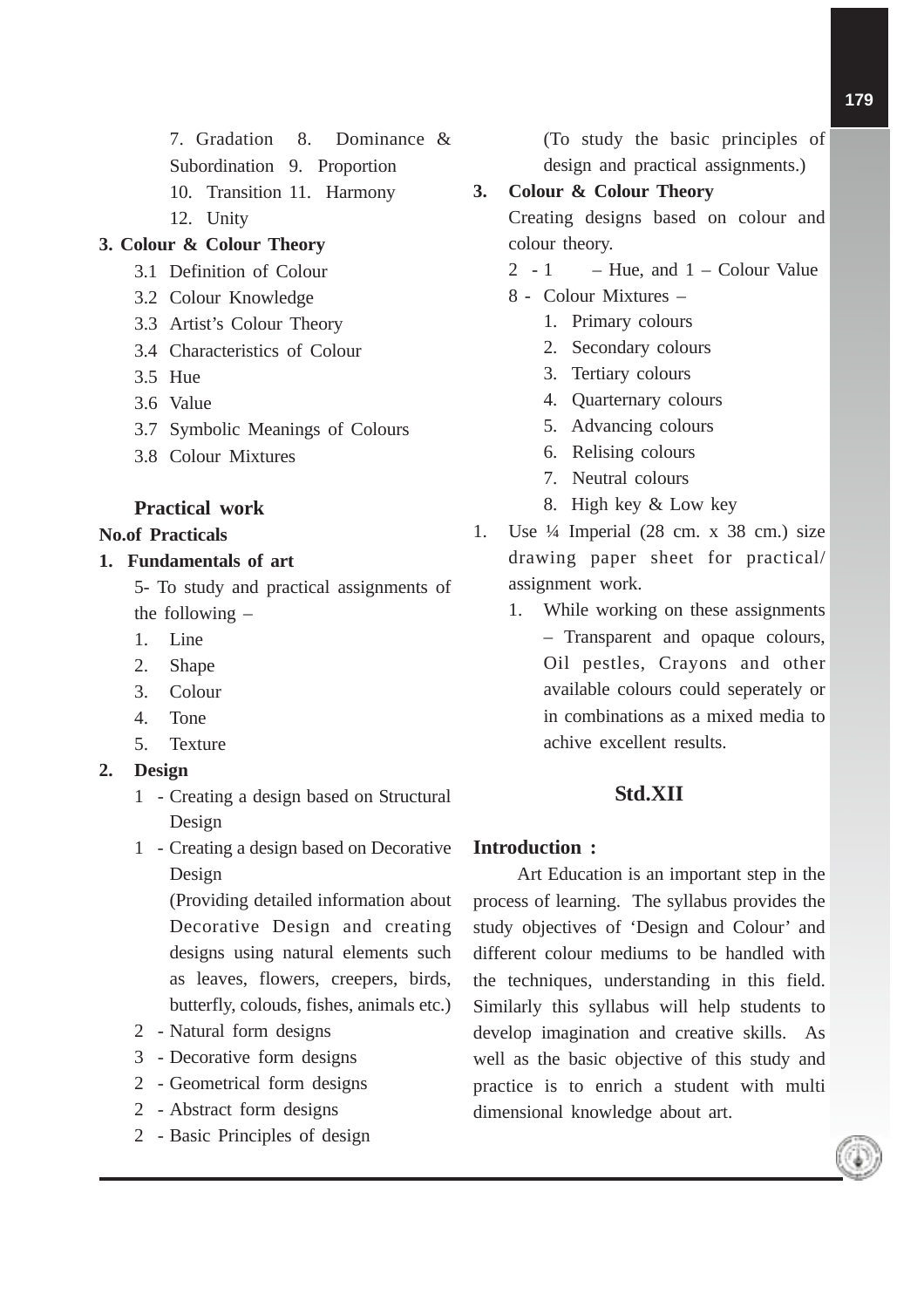Create awareness about the elements in the nature, to study the artistic beauty and to create such beauty, studying elements of design, observation of colours, studying colours, colour theory, colour wheel, colour schemes, their tonal values, tints, hues and Cromas and creating awareness about the beauty and reality about the colours and colour schemes.

#### **Objectives**

- The purpose of introducing practical exercises in 'Design and Colour' is to enable the students
- 1. To sharpen their observation skills through study of common objects and various natural, decorative, geometrical and abstract forms.
- 2. To develop an understanding of Design and Composition with the help of elements and the basic principles of Design/ Composition.
- 3. To create the forms and the colour schemes in imagination with an ability to express them effectively in design.
- 4. To develop skill of using the various colour mediums effectively.
- 5. To express the different feelings and moods of life and nature in lines, forms, colours, tone and textures.

#### **Choice of Subjects**

- 1. Each of the subject is considered for 100 marks.
- 2. Students will have to choose only one Theory paper - History of Art & Appreciation (60)
- 3. Students will have to choose only one practical paper from - Drawing (57), Design & Colour (58), Pictorial Composition (59). But they must choose -

Theory paper - History of Art & Appreciation (60) with this practical paper.

#### **1. No. of Practicals**

- **1. Composition**
- 1.1 Organisation
- 1.2 Composition
	- Realistic Composition
	- Decorative Composition
	- Abstract Composition
- 1.3 Principals of Design
	- 1. Repetition
	- 2. Variety
	- 3. Contrast
	- 4. Radiation
	- 5. Rhythm
	- 6. Balance
	- 7. Gradation
	- 8. Dominance & Subordination
	- 9. Proportion
	- 10. Transition
	- 11. Harmony
	- 12. Unity
- 1.4 Samples of Decorative Designs

## **2. Painter's Mediums**

- 2.1 Type of difference Mediums
- 2.2 Characteristics of Mediums

#### **3. Colour Harmony**

- 3.1 Colour Harmony
- Acromatic Harmony
- Chromatic Harmony
	- (a) Monochromatic Harmony
	- (b) Multichromatic Harmony
- 3.2 Multichromatic Harmony
- Analogous or Related Colour Harmony
- Contrast or Complementary Colour Harmony
- Warm Colour Harmony